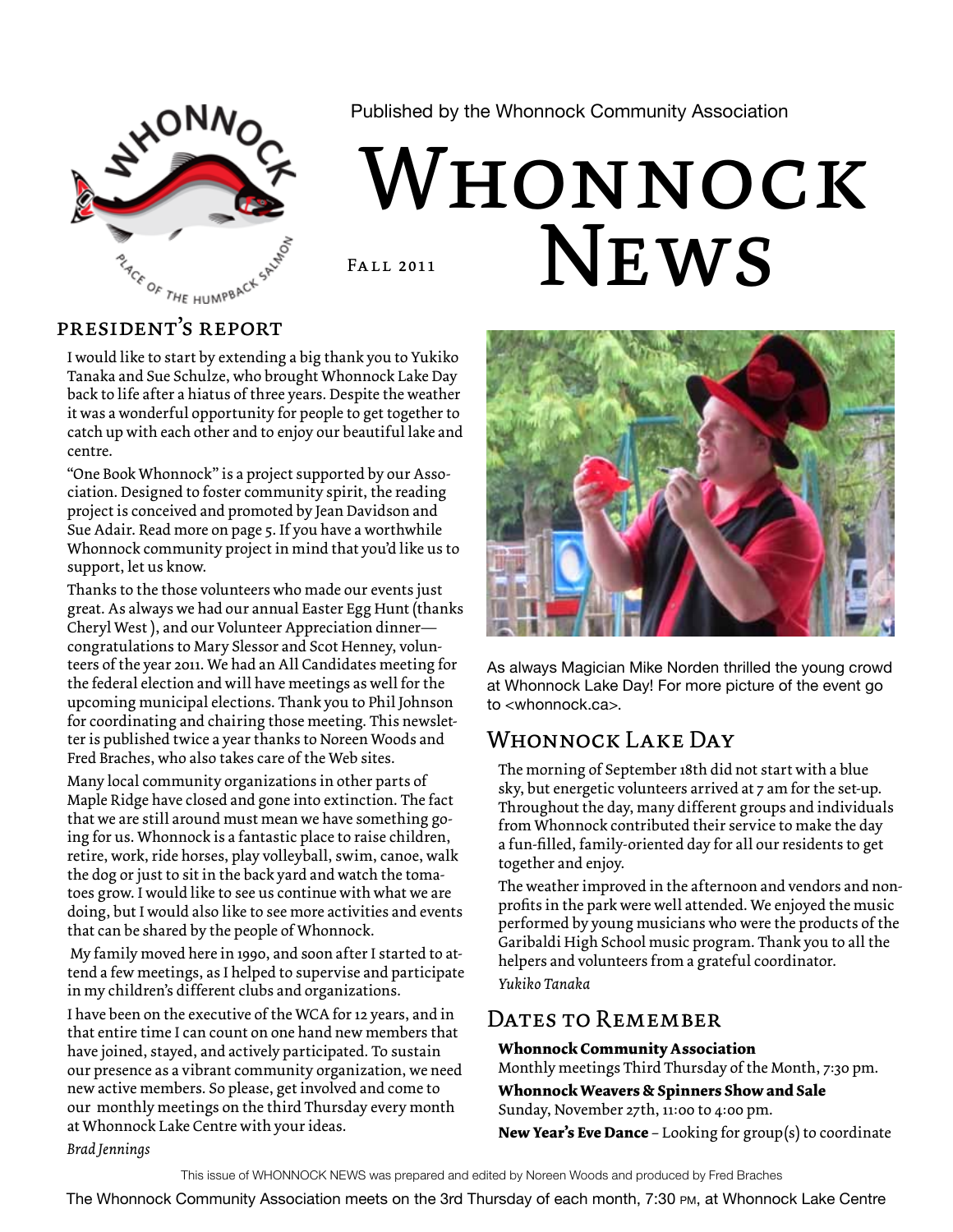#### WHONNOCK BURSARY

We are pleased to be sending off another local student to post-secondary education with this year's \$1000 Whonnock Community Association Bursary. The recipient this year is Daniel Molendijk, and he will be attending the University of the Fraser Valley.

As the end of the year approaches, it will be time for 2012's students to put together their bursary and scholarship applications. We encourage all grade 12 students who live in or have been a resident of Whonnock to apply to the Whonnock Community Association for this \$1,000 bursary.

To qualify for this bursary, we look at an applicant's marks which must show a commitment to furthering their education at college, trade school or university. We also look at a student's history of volunteering either in the community, the school or for another worthy cause. Finally we assess financial need.

Please check with your school counsellor for more information and or an application form. Good luck to all applicants.

#### Byrnes Bursary

The Whonnock Foundation is pleased to announce that Byrnes Bursaries have been granted to Rosanna Wijenberg, Michelle Vandermoor, and Kelly Johnson.

The Foundation's Byrnes Bursary program grants amounts of up to \$2,000 per four-month period to students from east Maple Ridge enrolled in a college, university, trade school or other post secondary establishment, with a proven record of good performance in post-secondary education.

For more about the Whonnock Foundation and the terms of reference of the Byrnes Bursary visit: <http://whonnock.ca/ whonnock/Foundation.htm>



### Ruskin Hall

The Ruskin Hall is situated at the corner of 284th Street and 96th Avenue in picturesque Ruskin. Community meetings are the second Tuesday of each month at 7:30. Visitors are always welcome.

The hall is available for rental at nightly or hourly rates. For rental information contact our booking agent Shannon at 604-462-7642.

HATHA FLOW YOGA classes are again being offered by Kim Rondquist, Wednesday nights at 7:30. Hatha Flow Yoga uses breathing to bring fluidity and flow to stretches and poses. Everyone welcome, drop-in rates available. For information contact Kim at 604-462-4284.

FAMILY NIGHT continues to be the 3rd Friday of each month. Join the gang for games and adventure.

They will be having a Christmas Party December 16th. For more information contact Tony Brown via our phone (604-462-9739) or e-mail (ruskinhall@yahoo.ca).

There is a Scrap-Booking Workshop planned, hopefully before Christmas. This would be an overnight sleep over. Watch for our signs.

Our Breakfast with Santa will be Saturday, December 10 from 9 to 11:30. Santa will be arriving at 10:00. Come join the fun and hospitality

We are saddened by the passing of Jordy Blatter, former co-manager of Whonnock Lake Centre. Our condolences to his wife Shirley, who remains a true supporter of the Whonnock Community Association. The photo to the left shows Shirley and Jordy when they became managers of Whonnock Lake Centre in October 2006.

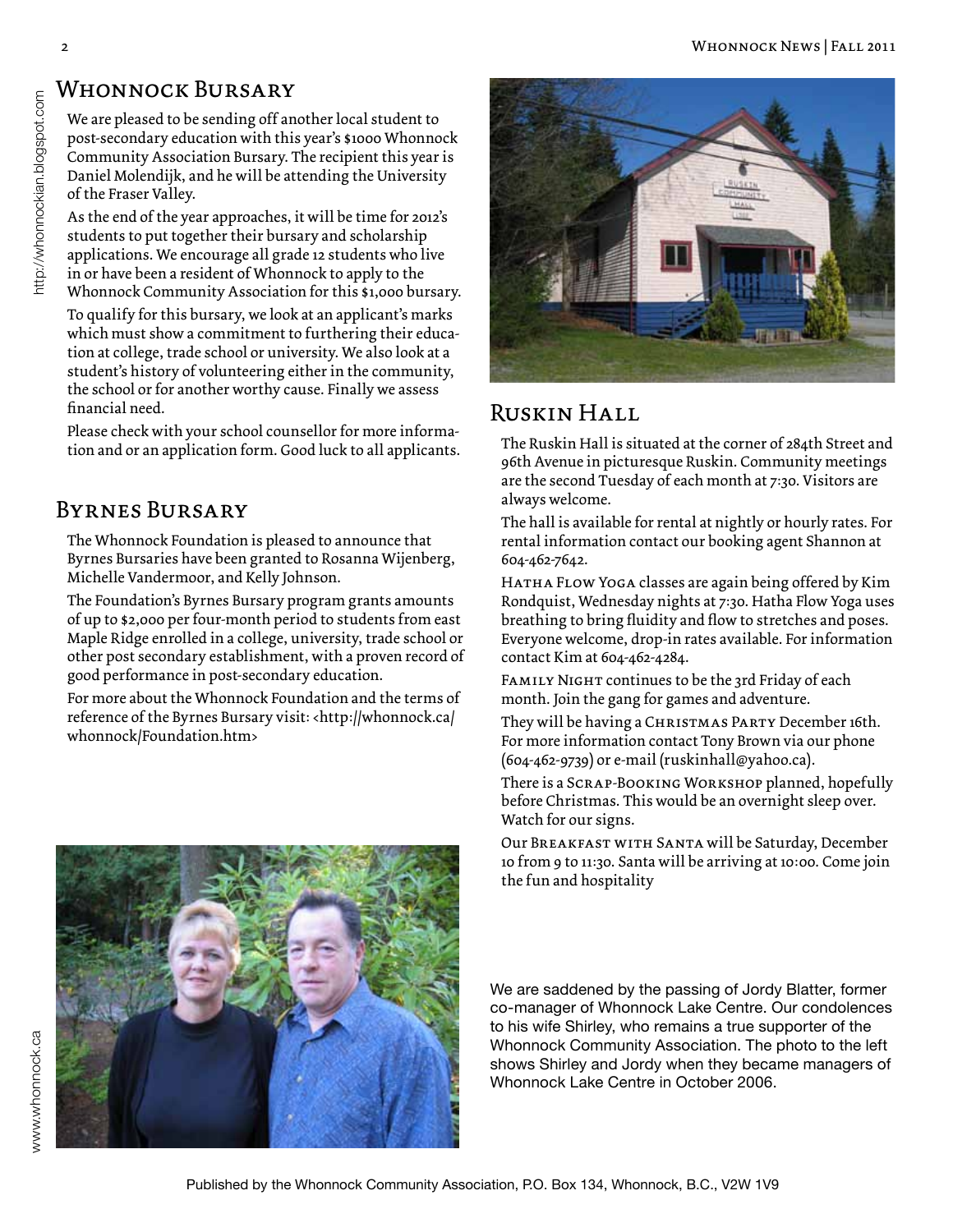

# Thornhill Hall

The hall continues to enjoy a full booking of rentals for family events throughout the summer and including all the dates through to Christmas.

An important issue came to a head this summer, when our well ran out of water. It was not unusual for the well to run low in the later summer months, but this year our well ran dry. So, after some meetings and negotiations with the District's Parks and Recreation Department, and the help of Christine diGiamberardine, they have kindly drilled us a new 455 ft. well which gives us plenty of water for years to come. Although some of the planned events faced some inconvenience, everyone was understanding and most importantly, we worked together as an association to provide as much help as possible so that these events did not have to be cancelled.

This hall is much loved and supported by the local residents and those outside of our community who have experienced a good time in the past.

October 22nd, there will be our second annual GIANT Pumpkin Event day which has been so much fun for the participants who had to grow their pumpkin from seed. It will be a really fun family event.

# Whonnock Lake Centre

After a very busy summer, we closed for two weeks in September for renovations including a redone floor and painting.

The hall floor looks fantastic and the new paint has really freshened things up!

Whonnock Lake Centre is very sought after for rental bookings and now I only have bookings left for the winter months of 2012.

We wish everyone a safe and happy Fall/Winter.

*Cheryl & Cliff*



## WHONNOCK All Candidates Meetings

On behalf of the Whonnock Community Association Phil Johnson has arranged meetings with the candidates in the upcoming municipal elections. The meeting with School Board candidates will be on TUESDAY, NOVEMBER 8 and for the candidates for Mayor and Council on THURSDAY, November 10.

The meetings will be at Whonnock Lake Centre starting at 7:00 pm.

# Thornhill All Candidates Meeting

Open to all the "New Faces" that have NEVER held office in Maple Ridge. Councillors and Mayor Only, not School Board

Tuesday, November 1, 2011 at 7:00 pm.

Thornhill Community Hall 26007 98th Avenue

We hope to see as many of you as possible, so that you can meet all the New Candidates for an evening of introduction, question period, and socializing. It is our desire to provide a venue for the new candidates to be heard and for all of you to have an opportunity to talk with them.

### LAKESIDE PRESCHOOL

Located on beautiful Whonnock Lake in the Whonnock Lake Centre, this bright well-equipped preschool offers a variety of experiences for 3-to-5-year olds. Our aim is to provide each child with exciting and stimulating experiences in a warm and relaxed atmosphere. For ongoing registration phone Mrs. Kilsby at 604-462-0026 to reserve your child's space in one of our programs.

# Whonnock Elementary School

For information about Whonnock Elementary and upcoming events please visit the school's Web site at whonnockschool.sd42.ca.

# Montessori Corner

The Montessori Corner is a private educational organization dedicated to providing quality education with high academic standards in a warm loving environment. We offer preschool and kindergarten programs in two different locations, Websters Corners and Thornhill.

For more information visit <http://montessoricorner.ca/>, e-mail <info@montessoricorner.ca>, or call Ms. Debora Vieira at 604-462-1400.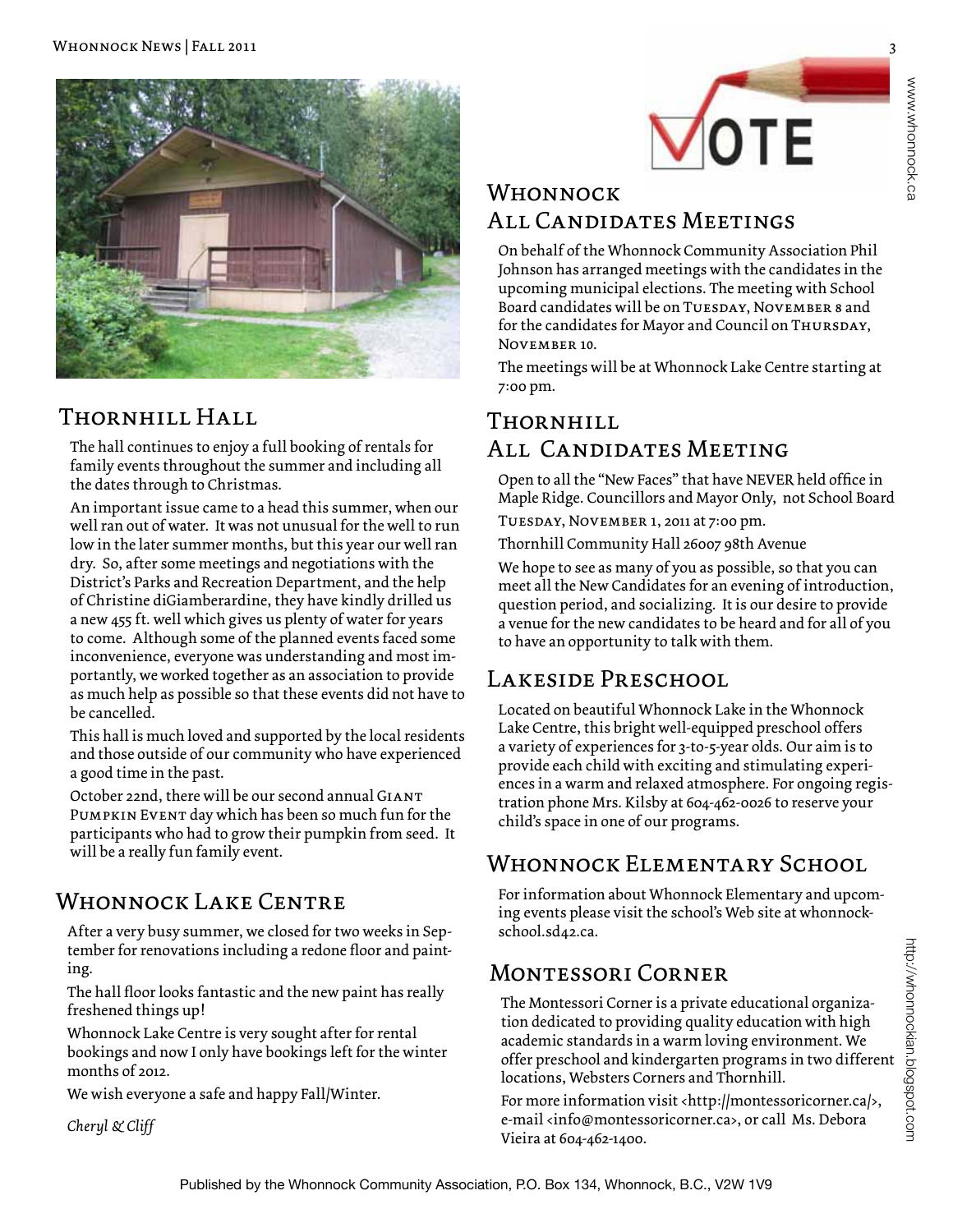

#### the kuris family home makeover

If you have driven down 272nd towards Dewdney in the last month and a half you may have wondered why there were so many cars and people just around the bend at the bottom of the hill. Well something really great was happening there, the Kuris Family, Mom, Shelley, Jack (12), Silver (8) and Liam (5) were getting a much needed home renovation. After the tragic workplace death of Dad and Husband, Sam, last year, the family had many concerns over the state of the house which Sam and Shelley had been working at slowly themselves.

A neighbour, Mrs. Doris Gagel, nominated the Kuris family for a home renovation by the Cornerstone 7th Day Adventist church 'Home Team' group which has done similar community projects in the tricities area.

**WARENT WATE COMMUNITY IS ALL ABOUT**<br>THE KURIS FAMILY HOME MAKEOVER THE KURIS FAMILY HOME MAKEOVER If you have driven down zpand towards Dewdney in the month and a ball you may have would comple in the most support in the Once chosen, and preliminary work done such as packing up the contents of the house, the Kuris family was sent on a one-week trip to Disneyland, starting with a limo ride to the Delta Richmond hotel. While they were gone an 11-day whirlwind reno took place. The basement was repaired, resurfaced and refinished, including completing a selfcontained suite. The first floor was totally redone including a new kitchen, new flooring, mouldings, deck, new carpet, central vac, security system, new laundry room, and the whole house was repainted. The garage with a room above was redone along with the roof, new soffits and flashing and exterior paint and repairs.

Shelley says that the whole process has been bittersweet with Sam not being here, but that the generosity of the Cornerstone group and the community at large has been wonderful. Some of the donations from the local community include an indefinitely filled fridge from 'Blue Moon Organics' paid for by an anonymous donor, dinners left on her porch by neighbours on a rotating schedule, girl guides providing the services of a handyman for one month and all the many donations by the trades to help Cornerstone complete this amazing renovation.

Shelley does the noon hour supervision at the school but would like to attend nursing school in the future. For now, with the constant worry about their home being gone she can concentrate on raising her family. She is extremely thankful for everything done and for everyone who has helped and is still helping her and her family in this most difficult time.

# **CornerStor** NEIGHBOURHOOD CHURCH

*Come in and relax. You don't need a jacket or a tie or even dress shoes.* 

At CornerStone Neighbourhood Church, we just want you to be you. We hope you will find our people friendly and genuine and that you will feel at home among us.

Our church family come from all walks and stages of life and each one of them is important to us. CornerStone is a place to meet new friends

Discover what the Christian life is really all about! We invite you to come and see for yourself. Just as you are. Our services are held Sundays at 10:00 am. We would love for you to join us!

Phone the church office: 604.462.1161 or vitit our Web site. <http://www.cornerstoneneighbourhood.com/>



# HOLY SPIRIT CHURCH, WHONNOCK

The old Whonnock Pump House sign: is still not up. We are waiting for clearance from City Hall.

Of course you all are welcome to our services which start at 10:00 am every Sunday: come and find out what a friendly bunch we are, and stay for a cup of tea or coffee afterwards!

You can find us at 27123 River Road (take the turning for 272nd off the Lougheed Highway). For more information you can call our message centre on 604-462-7933 or visit our Web site www.HolySpiritAnglican.ca.

We hope to see you soon!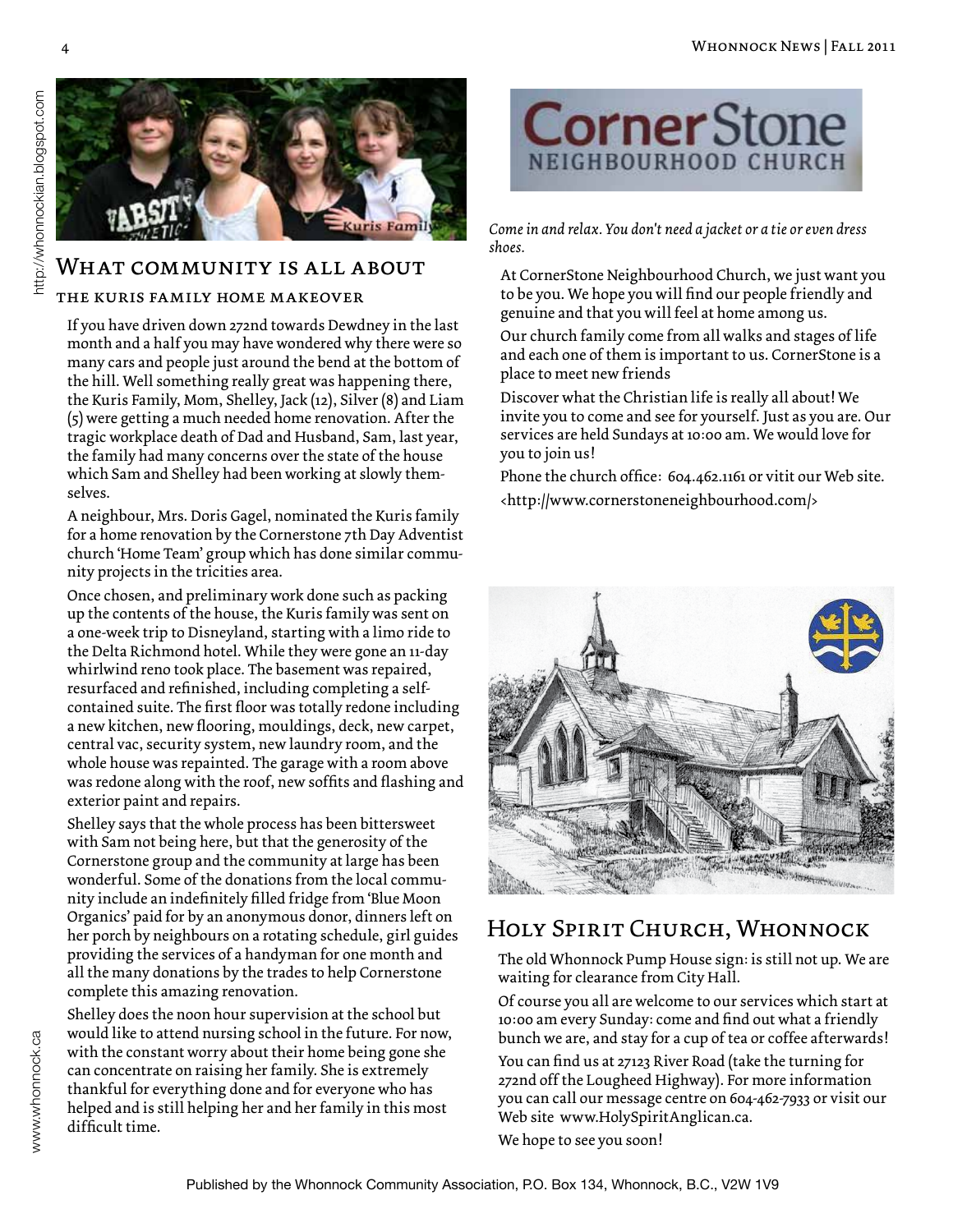

#### Wildwood Fellowship Church

Sunday Services are held at 10:30 am (10810 272nd St.) *What is your heart longing for?* People often come to church hoping to find answers to life, to find support in times of crisis, acceptance and love, to develop positive friendships. We define "fellowship" as "the oneness of spirit that comes when two friends are on the same side of a struggle."

*You are welcome!* People matter to God and they matter to us! We believe you will find us to be a small church with a big heart. If you're looking to find a place to belong where you can learn about and live out a relevant faith, then we invite you to experience the community of Wildwood Fellowship Church. We are a family-oriented, nondenominational community church. We want to come alongside you in your faith journey, knowing that ultimately Jesus Christ is the One who can truly satisfy the inner longings of your heart.

Please call Pastor Arnold Tracey at 604-287-6963 or check out our Web site at www.wildwoodfellowship.com

#### One Book Whonnock



Here is a project to get neighbours talking, and learning while enjoying a good read. The book is *Obasan* by Joy Kogawa. Part of the story pertains to the deportation of Japanese-Canadian citizens from coastal British Columbia in 1942. Prior to the Second World many Japanese people or Canadians of Japanese descent lived in eastern Maple Ridge. We'd like to hear the casual stories you have heard of their time

in this area; perhaps from previous residents or elderly relatives—artifacts found, return visits made, human interest stories.

To date, 34 people have signed up that they will read *Obasan*. Please give us a call or e-mail us to let us know that you are also out there reading the book or would be interested to read it. Phone Jean at 604-462-7341 or Sue at 604-462-7520, or send an e-mail to <webmaster@whonnock.ca>. Go to our Web site <onebookwhonnock.blogspot.com> to read two comments of readers of the book and announcements of winter gatherings to come to discuss *Obasan*.

# Music in Me! Studio



#### Private Piano Lessons

- Classical Certification (with Royal Conservatory)
- Recreational music (chording, playing by ear)
- Worship styles (improvise, play in a band)
- Contemporary styles (Pop, Jazz & Blues) Eleanor Tracey. Phone: 604-287-6963

www.musicinme.musicteachershelper.com



#### Bridge building

I like to inform you of the completion of the new bridge for walkers over a brook at the bottom of Ferguson Avenue [at 112th Avenue], a tributary to the Kanaka Creek

For years the local walkers and runners used a plank over the little stream to keep their feet dry. Recently a well-meaning, but misguided, individual notified the Parks Administration about this potential safety hazard and the plank was removed. The people were warned not to place another plank over the creek.

As there was a need for a footbridge, Dave Stevenson organized a few locals to build a decent bridge. He designed the bridge and got it approved by Metro Vancouver Parks.

Dave contributed the railing, Bruce the "I" beams and Mr. O'Garra the planks. Other people contributed also.

It is a great feeling to have the community come together and get things done.

Respectfully, Fred Voglmaier

### Handy Phone Numbers

Whonnock Lake Centre 604 462 8212 Whonnock Post Office 604 462 7519 Whonnock Elementary 604 462 7612

www.whonnock.ca

www.whonnock.ca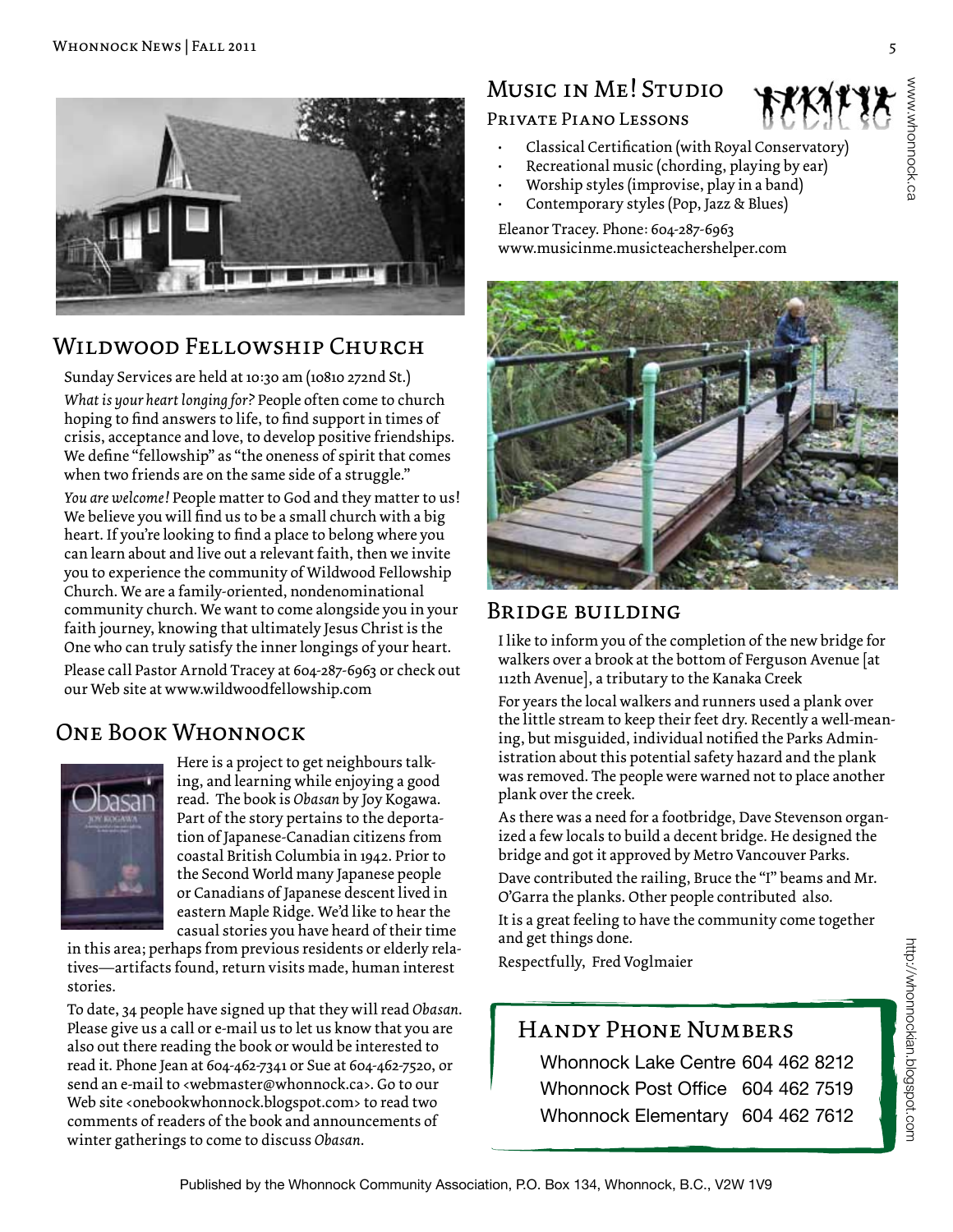We are hoping that our chapter of the American Rhododendron Society can survive. It is based in Maple Ridge and has meetings the fourth Monday of the month at St. Andrews Church Hall on the by-pass. Our membership is dropping and we are having to consider the possibility of amalgamating with another chapter. If this happens we shall lose the close connection with the Rhododendron Garden in Whonnock. Voluntary work done in the garden will be difficult to maintain unless it is organized in a different way.

It is difficult for a specialist garden club to attract new members. It appears that you have to have that special interest in order to join - but if you have that interest you are probably already a member. So we have to look for people with some interest in gardening and rhododendrons and attract them with opportunities to learn more and enjoy the benefits of friendly social gatherings. It should be said that at least 50 percent of the topics at our meeting are in areas other than rhododendrons. And because we are small we can do hands-on sessions which many find attractive.

Consider the age factor: we have few young people or parents of young children in our club so we cannot expect a natural succession of new members. If you ask our members how they came to join , the majority will quote a chance encounter in the mall, at a Farmer's Market or elsewhere when somebody asked them to join. They came to a meeting, came again, finally decided to join and remain committed members. The next step is for me to formally invite all members of the Whonnock community to come to our next meeting on October 24th at 7.30 p.m. in St. Andrews Heritage Church Hall off the west end of the by-pass.

EXERIDDODENDRON GARDEN FRAIL 2011<br>
We are hoping that our chapter of the American Rhododer<br>
was hoping that our chapter of the American Rhododer<br>
There are hoping that our chapter with the based in Maple Ridge and has<br>
Th We should not give up hope that some of our children may become caring gardeners. At this year's Volunteer Appreciation Event, I was delighted to hear that children loved the garden and the beautiful rhododendron flowers. Could we make the garden even more meaningful to them and in the long-run win a few more members? In our club we have experts in many aspects of gardening and child education and we could put on a few sessions where children would learn and practice some skill to encourage and develop their interest in gardening. An example of what has been done in the past is when a group of eight-to-twelve-year olds visited our garden and participated in applying nematodes to control vine weevils. The nematodes were too small to see but they saw vine weevils and learnt about their lives. Also they had to use watering cans and apply the right amounts to the different shrubs.

Please respond to these thoughts and ideas. Tell us if you plan to come to a meeting. If you have children, what sort of schedule of events at the garden might suit your family. My telephone is 604-464-7979 or e-mail me at scoth@shaw.ca.

*Scot Henney*





At the Whonnock Community Association's Volunteer Appreciation dinner this spring Scot Henney (Rhododendron Garden) and Mary Slessor (Whonnock Weavers) were recognized as Volunteers of the year 2011 for their longtime dedication.

#### whonnock weavers and spinners

The Whonnock Weavers and Spinners continue to meet in the preschool room of the Whonnock Lake Centre on the 2nd and 4th Tuesday of each month at 7:30 pm. We were very pleased to have a show in the Maple Ridge Art Gallery for the month of September, entitled West Coast Colours. Hopefully many of you were able to view our work in this lovely facility. We are now busy preparing for our 31st annual Open House show and sale at the Whonnock Lake Centre on Sunday November 27 from 11:00 am to 4:00 pm. We hope to see many of you there. We spent a busy summer dyeing, felting and making baskets, as well as weaving and spinning. The few of us who were in town and available demonstrated at Whonnock Lake Day, a community gathering that we always enjoy participating in. We always welcome new members. If you are interested in

the fibre arts and wish to join us, simply come to a meeting, or phone Marie at 604-462-9059



Show and sale at Whonnock Lake Centre Sunday November 27 from 11:00 am to 4:00 pm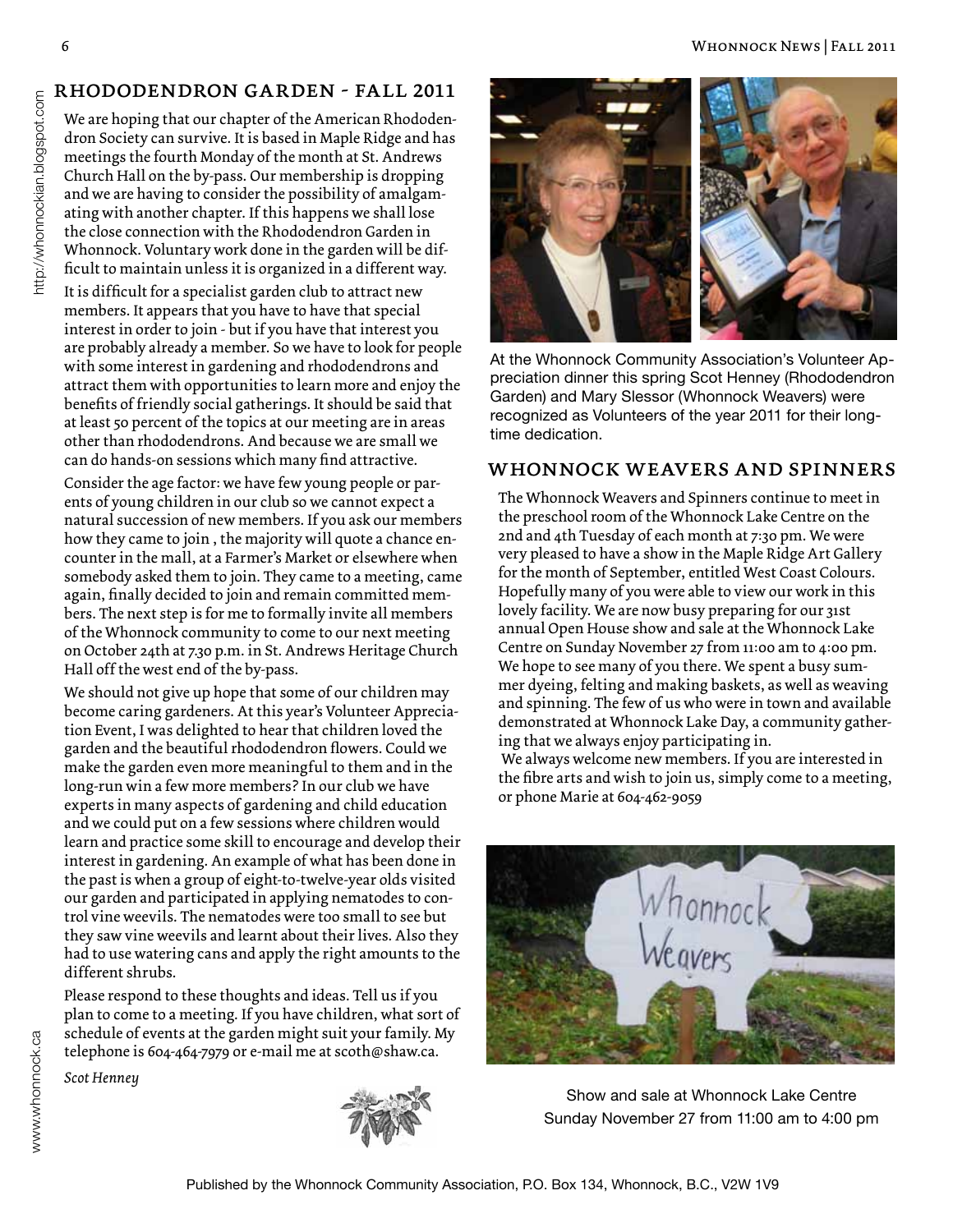# The Pump House Sign

We would like to thank Bill and Nicole Jorgensen for continuing to volunteer to do the pump house sign. Notices for the pump house sign can be initiated by contacting the Jorgensen's at 604-219-7407



# IRON MOUNTAIN MOVEMENT AT WHONNOCK LAKE CENTRE

- "Pilates By The Lake" at Whonnock Lake Centre on Monday evenings.
- Small group sessions at private Studio in Whonnock (morning and evening sessions),
- Outdoor programs.

For more information visit the Web site: www.ironmountainmovement.com".

# at Whonnock Lake d. Centre

Nia is starting up again in October at Beautiful Whonnock Lake Centre

Join us for the month of October and continue to dance your way to health through Nia.

 Monday mornings (October 3rd – 24th) @ 9:00 am, Tuesday nights (October 4th – 25th) @ 7:00 pm.

\$14 drop-in fee or register for all 4 classes for \$45 (includes hst)

Call (604.623.4888) to *register* and to confirm *class times*.

Visit the local Nia Web site at: www.thedanceofhealth.com

# Whonnock Youth Outreach

A component of Maple Ridge's Youth Outreach Initiative, Whonnock Youth Outreach hosts activities with the area residents, volunteers, parents and the Community Association to develop social and recreational opportunities.

Monday: 7:00 - 9:00 pm. For more information, contact Brian Patel at 604-467-7448 or Megan MacMillan at 604-467- 7497.

# Whonnock Drop-In Age 10 -14

A free teen session for those wanting to hang out with their friends and be active.

Location: Whonnock Elementary

Starting: September 12th, 7:00 – 9:00 pm

Call: 604 467-7354 for more information

# Ridge Canoe and Kayak Club

The Ridge Canoe & Kayak Club, located at beautiful at Whonnock Lake, welcomes everyone to come out and give paddling a try!



Information about the club and its programs and events can be found on the Web site at www.rckc.ca.



### WHONNOCK  $T. Q.P.S.$  Local  $# 4522$

TOPS - is a non-profit organization that helps children from age 7 to 18 and adults, to improve their health and well being.

We meet at the Wildwood Fellowship Church Mondays at 6:30 pm. Come and visit with us - we have fun and successful weight loss. Phone Carolyn , 604-462-1213 or Lori Button, 604-463-7355 for more info.

For information on other chapters in Maple Ridge phone Sandra at 604-462-9985..



# Guys & Gals Volleyball

A social drop-in volleyball evening for adults. Best of all, it's free!! A delayed start this year but we hope to see it up and running by the end of October.

Location will be the same: Whonnock Elementary Gym on Wednesdays. New start time of 8:00 - 9:00. Just drop in.



# WHONNOCK WALKERS

Contact: Maureen 604 467-5772 Meeting Location: Whonnock Lake Centre Day/Time: Monday, Wednesday Friday at 9:15 am.